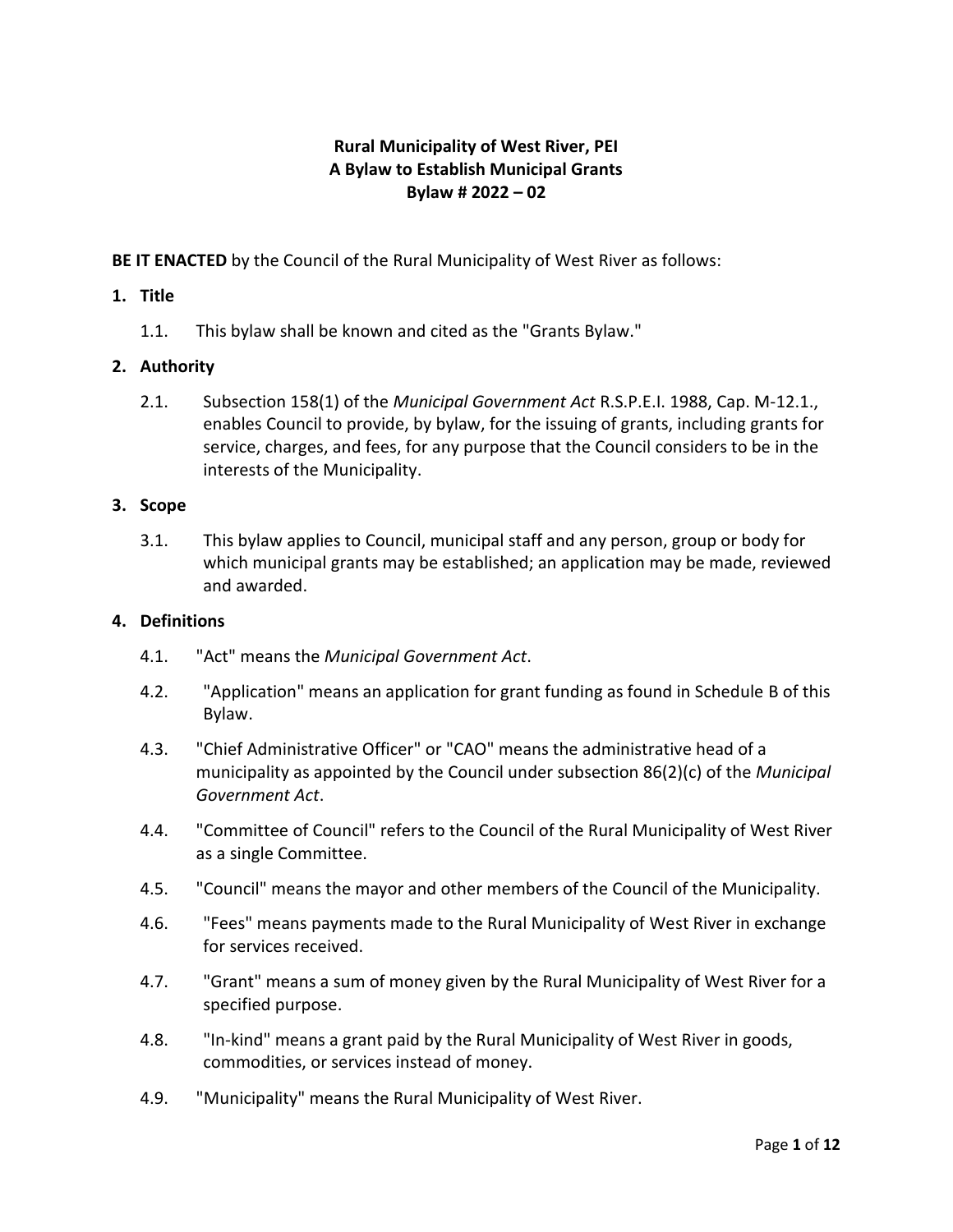## **5. General**

- 5.1. The Rural Municipality of West River establishes under this bylaw:
	- (a) A grant program for groups or organizations who offer programs, activities, and services in the interest of the Municipality or for any purpose that the Council considers to be in the interests of the Municipality as section 7 of this bylaw.
	- (b) A process to provide a grant to groups or organizations that is fair and consistently applied.
	- (c) Criteria upon which grant applications will be evaluated.

## **6. Principles**

- 6.1. The principles governing grant programs include:
	- (a) Council recognizes that, through the provision of grants, Council is committed to providing financial and in-kind assistance to groups or organizations offering services, activities, and programs in the interests of the Municipality.
	- (b) Council is committed to treating requests for grants from these groups or organizations in a consistent, fair, and equitable manner, subject to established priorities and budget.
	- (c) Council promotes public awareness of the principles and guidelines by which Council is:
		- i. Providing an accessible, open, and transparent application and decisionmaking process for considering and responding to requests for grants; and
		- ii. Establishing a timeline for the submission and processing of such requests so that Council can conduct a meaningful comparison and achieve an equitable distribution of support.
	- (d) Council advertises the Community Grants and the application process through its website.
	- (e) The Council recognizes that worthy requests may not fit within this statement of general principles and guidelines. Nothing in the bylaw prevents Council from making grants to entities at times and for purposes outside the scope of the bylaw.
	- (f) Council may, at the discretion of Council, provide grants in the form of in-kind services, or in exceptional circumstances, a waiver of standard fees, whereby doing so could benefit the quality of life for citizens in the community.

#### **7. Eligibility Criteria and Conditions**

7.1. All grants will be approved and awarded in accordance with sections 142, 143, and 158 of the Act.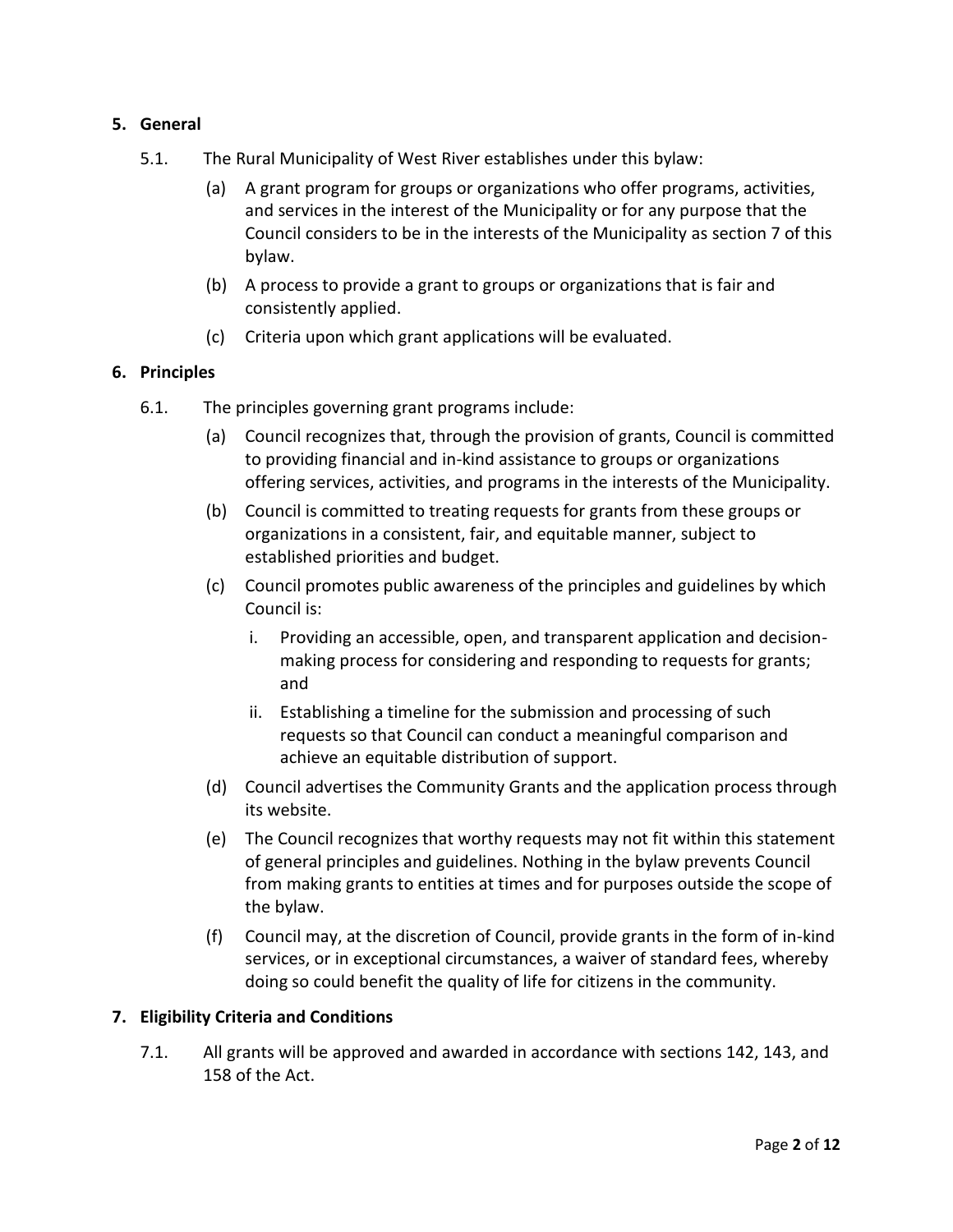- 7.2. Eligibility Criteria and Conditions have been listed in Schedule A.
- 7.3. Contributions will not be made for the following purposes:
	- (a) Discriminatory activities or events or those that would incite hatred.
	- (b) Activities that are contrary to the policies of the Municipality.
	- (c) Activities that are unlawful.
- 7.4. Those eligible for funding are not required to live within the boundaries of the Municipality.
- 7.5. Applicants must agree to acknowledge the Municipality's contribution in all publicity/promotion relating to the event or activity to which the grant applies.
- 7.6. Each applicant must fully answer the application questions and be available to answer any additional questions the Municipality or Council has in order to be approved for a grant if selected.
- 7.7. Grant request evaluation checklist as Schedule C has summarized the eligibility criteria and conditions mentioned in section 7 of this bylaw.

## **8. Application**

- 8.1. Those who meet the criteria and are seeking Grant must fill out the Grant Request Application as Schedule B.
- 8.2. Incomplete applications will not be accepted and will not be taken into consideration.
- 8.3. The decisions made by the Council are final. There are no appeals.

## **9. Grant Types**

- 9.1. There are two types of Grants, Monetary and In-Kind Contributions.
- 9.2. Monetary grants may be granted as a lump sum or multiple payments spread over a set period as decided by Council.

#### **10. Procedures**

- 10.1. Council must allocate a budget for Grants through the municipal budget process. Within the determined grant budget, Council may distribute the funds under their discretion to the approved applicants.
- 10.2. Grant Request Application as Schedule B is available online or may be picked up at the municipal office.
- 10.3. Grant Request Application that meets the criteria must be reviewed by a Committee of Council according to the Grant Request Evaluation Checklist as Schedule C and recommended to Council for approval or denial.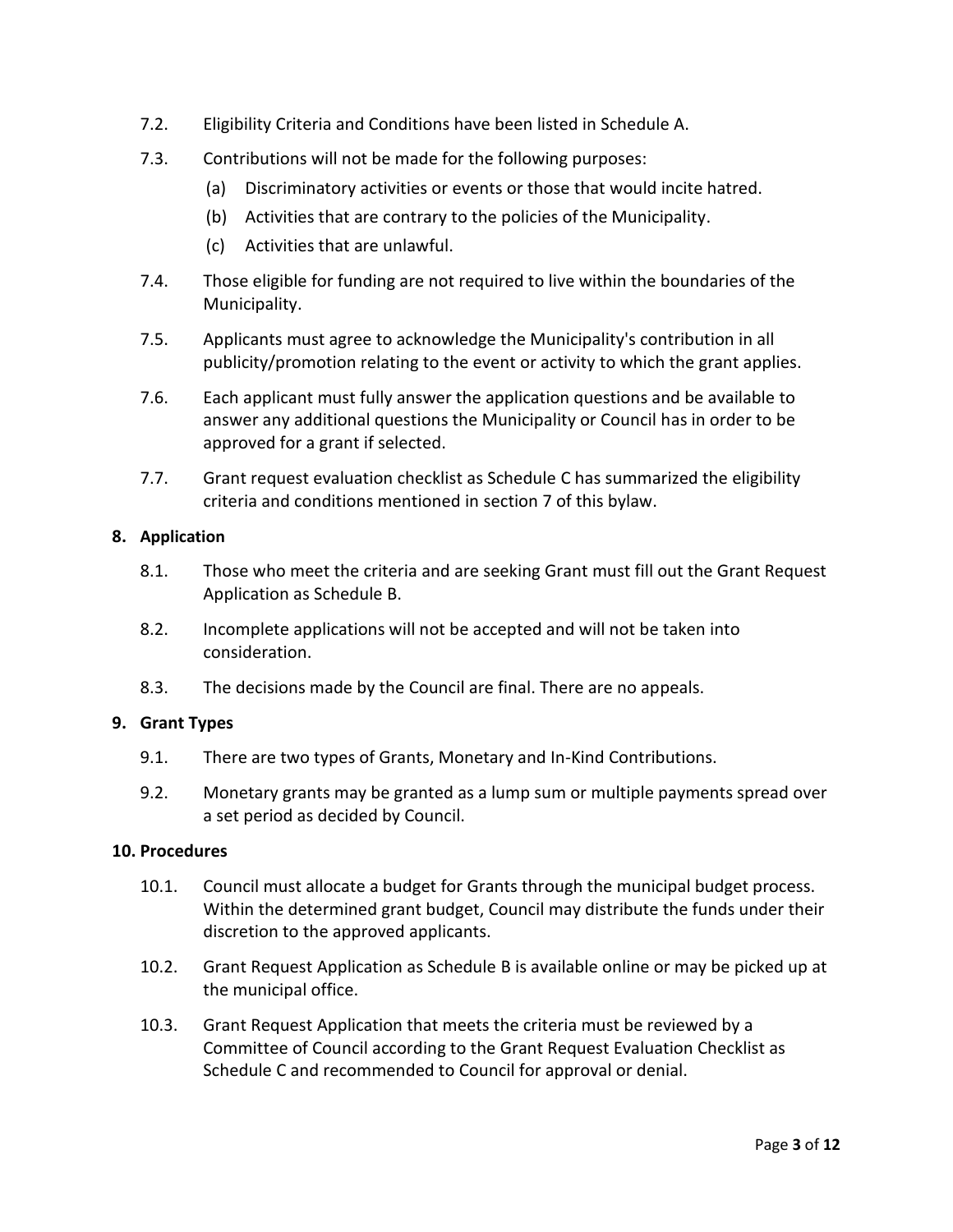- 10.4. Receiving a Grant does not guarantee that the group/organization will be approved again in the future.
- 10.5. The Municipality and Council reserve the right to impose any conditions or restrictions upon granting Grants.
- 10.6. If approved, there is no guarantee that the full amount or services requested will be granted.
- 10.7. Any unused funding must be reported to the Municipality with an explanation of why it went unused. Council will determine if the unused funds must be returned to the Municipality.

#### **11. Reporting**

- 11.1. Council must ensure that adequate and accurate records of all grants awarded under this bylaw are kept on file and submitted each year during budget deliberations.
- 11.2. Council will include an annual summary of grants in response to requests for information in accordance with section 147 of the Act.
- 11.3. Recipient's names and amounts granted shall be made available in a report to Council, also available on the municipal website, public posting and media. Recipients and amounts may also be advertised in the media.
- 11.4. All applicants will be notified regarding Council's decision about the application in writing.

#### **12. Restrictions**

- 12.1. Actual amounts allocated for municipal grants will be based upon budget funds available in that particular year.
- 12.2. Grant monies allocated to a group or organization will be used first to clear any debts owing to the Municipality by the group or organization. The balance of any remaining funds will then be forwarded to the group or organization.
- 12.3. When grants "in-kind" include the use of facilities, proof of insurance, normal security deposits, and regular terms and conditions of the facility being used will apply.
- 12.4. Unless otherwise approved by Council, no grant monies will be paid until the annual budget has been approved.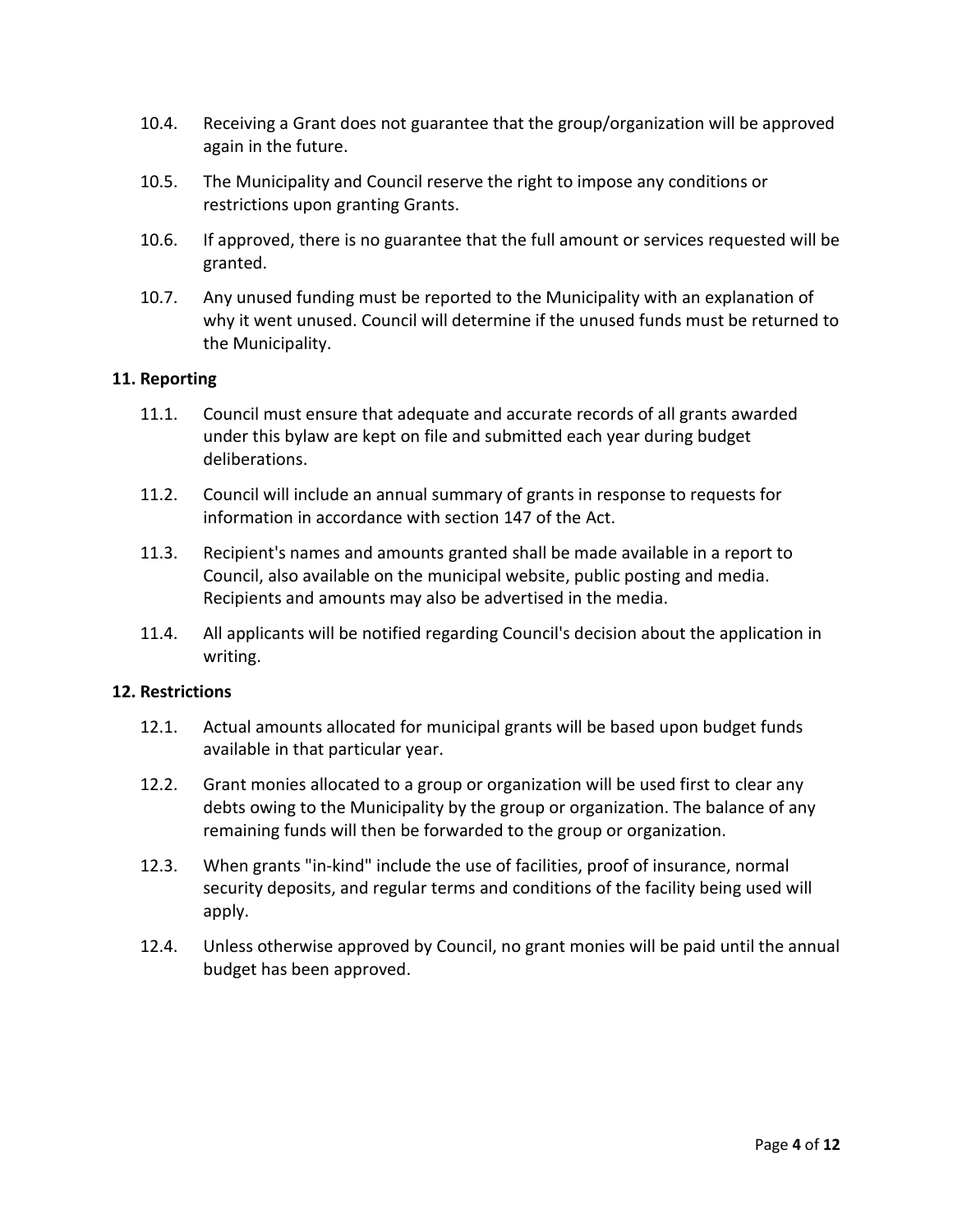## **13. Funding Limits**

13.1. Grant funding to any group or organization in any one year will not be capped (for both cash and/or grants "in-kind"). Council has the discretion to set the amount of funding issued as the annual budget allows.

## **14. Appendices**

14.1. Schedule A, Schedule B, and Schedule C are considered appendices to this Bylaw and may be updated by council resolution.

## **15. Repeal of Existing Bylaw**

15.1. On adoption, this bylaw replaces Rural Municipality of West River- Municipal Grants Bylaw # 2021-10.

## **16. Effective Date**

16.1. This Municipal Grants Bylaw, Bylaw# 2022-02, shall be effective on the date of approval and adoption below.

#### **First Reading:**

This Municipal Grants Bylaw, Bylaw# 2022-02, was read a first time at the Council meeting held on 10th day of March, 2022.

This Municipal Grants Bylaw, Bylaw# 2022-02, was approved by a majority of Council members present at the Council meeting held on the 10th day of March, 2022.

#### **Second Reading:**

This Municipal Grants Bylaw, Bylaw# 2022-01, was read a second time at the Council meeting held on the 14th day of April,2022.

This Municipal Grants Bylaw, Bylaw# 2022-01, was approved by a majority of Council members present at the Council meeting held on the 14th day of April, 2022.

#### **Approval and Adoption by Council:**

This Municipal Grants Bylaw, Bylaw# 2022-02, was adopted by a majority of Council members present at the Council meeting held on the 14th day of April, 2022.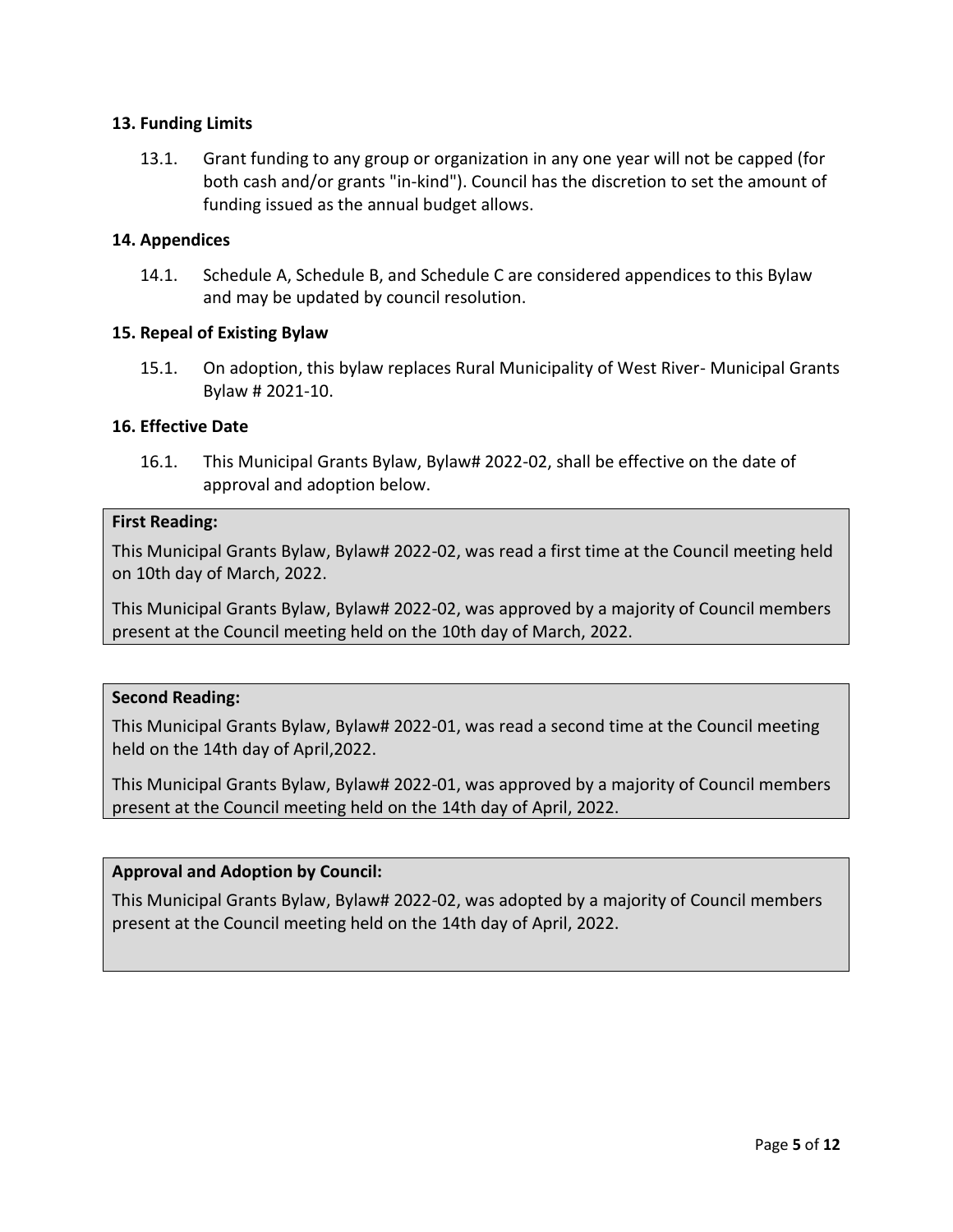#### **17. Signatures**

**Mayor** (signature sealed) **Chief Administrative Officer** (signature sealed)

BE IT RESOLVED THAT: Bylaw No. 2022-02 being a bylaw related to the rules and procedures for municipal to regulate Grants of Council and appointees, is hereby enacted as a bylaw of the Municipality and the Mayor and Chief Administrative Officer be and they are hereby authorized to sign the Bylaw and apply the Municipality's seal thereto.

\_\_\_\_\_\_\_\_\_\_\_\_\_\_\_\_\_\_\_\_\_\_\_\_\_\_\_\_ \_\_\_\_\_\_\_\_\_\_\_\_\_\_\_\_\_\_\_\_\_\_\_\_\_\_\_\_\_\_\_\_

Dated the 14th day of April, 2022.

Mayor (signature sealed)

\_\_\_\_\_\_\_\_\_\_\_\_\_\_\_\_\_\_\_\_\_\_\_\_\_\_

\_\_\_\_\_\_\_\_\_\_\_\_\_\_\_\_\_\_\_\_\_\_\_\_\_\_

Chief Administrative Officer (Signature sealed)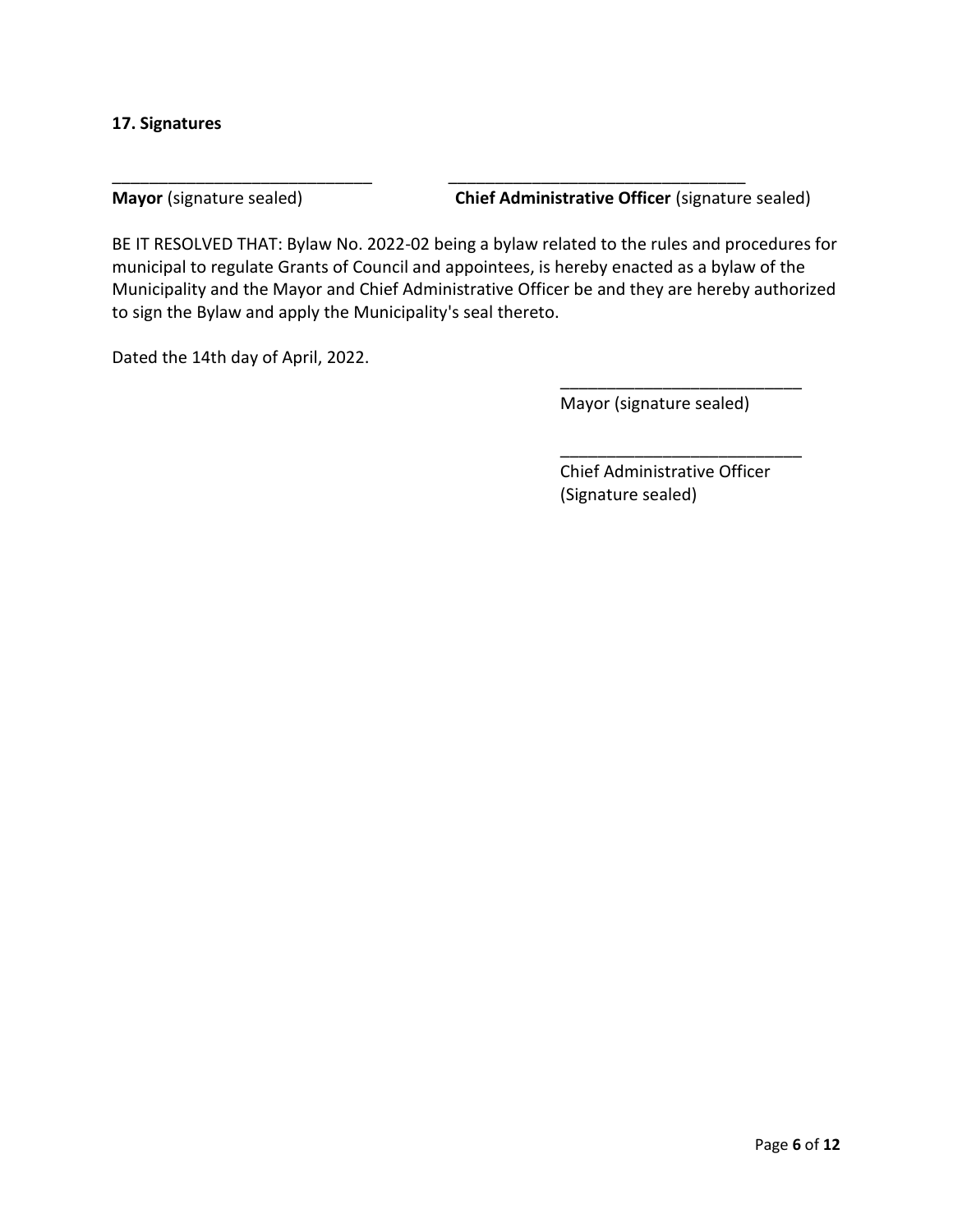# **Bylaw #2022-02 Schedule A Grant Eligibility Criteria and Conditions**

- 1. Public Benefit The program/service/event is broad-based and open to all members of the public (versus a special interest group event open to specific individuals).
- 2. Municipality's best interests Funding will be awarded to groups or organizations offering services, products, or activities that align with the Municipality's Vision, Mission, Values and Principles.
- 3. Financial Need The application demonstrates financial need.
- 4. Community Showcase Offers an opportunity to showcase the Municipality and aids in creating awareness of the area with the intent of attracting participants from the Municipality and beyond.
- 5. Economic Development The program/service/event proposes to have a positive economic development impact on the Municipality.
- 6. Community Development The program/service/event proposes to have a positive impact on the community in that it will bring the community together.
- 7. Tourism The program/service/event proposes to highlight a geographic area of the Municipality.
- 8. Prior Fundraising effort Applicants must demonstrate a reasonable effort to raise funds from sources other than the Municipality. Proof of this must be included in the application.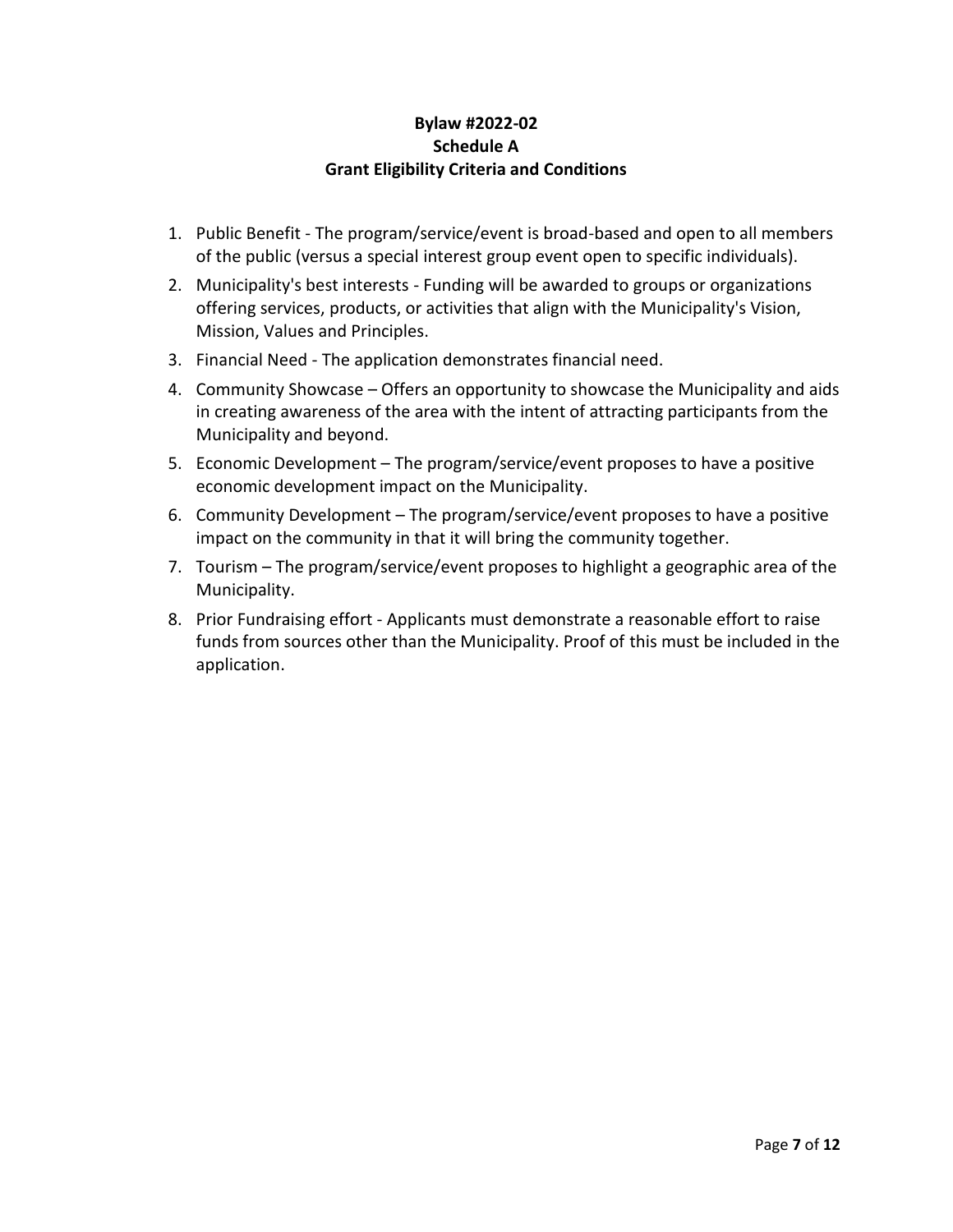# **Bylaw #2022-02 Schedule B Grant Request Application**

# **A - Applicant Information:**

|                   | When was your group/organization established? *_________________________________       |                                                                 |  |  |  |  |
|-------------------|----------------------------------------------------------------------------------------|-----------------------------------------------------------------|--|--|--|--|
|                   | Is your group/organization Not-For-Profit or Non- Governmental*:                       |                                                                 |  |  |  |  |
|                   | Yes<br>No                                                                              |                                                                 |  |  |  |  |
|                   |                                                                                        | Is your group based in the Rural Municipality of West River? *: |  |  |  |  |
|                   | Yes<br>No<br>$\frac{1}{2}$<br>$\frac{1}{1}$                                            |                                                                 |  |  |  |  |
|                   |                                                                                        |                                                                 |  |  |  |  |
| $b -$ Grant Type: |                                                                                        |                                                                 |  |  |  |  |
|                   | What type of Grant is being requested? *                                               |                                                                 |  |  |  |  |
|                   | <b>Monetary Grant</b>                                                                  | In-Kind Grant                                                   |  |  |  |  |
|                   | Requested Grant Amount (If Monetary Grant Requested) *: _________________(CAN\$)       |                                                                 |  |  |  |  |
|                   | Identify the requested goods, commodities, or services (If In-Kind Grant Requested) *: |                                                                 |  |  |  |  |
|                   |                                                                                        |                                                                 |  |  |  |  |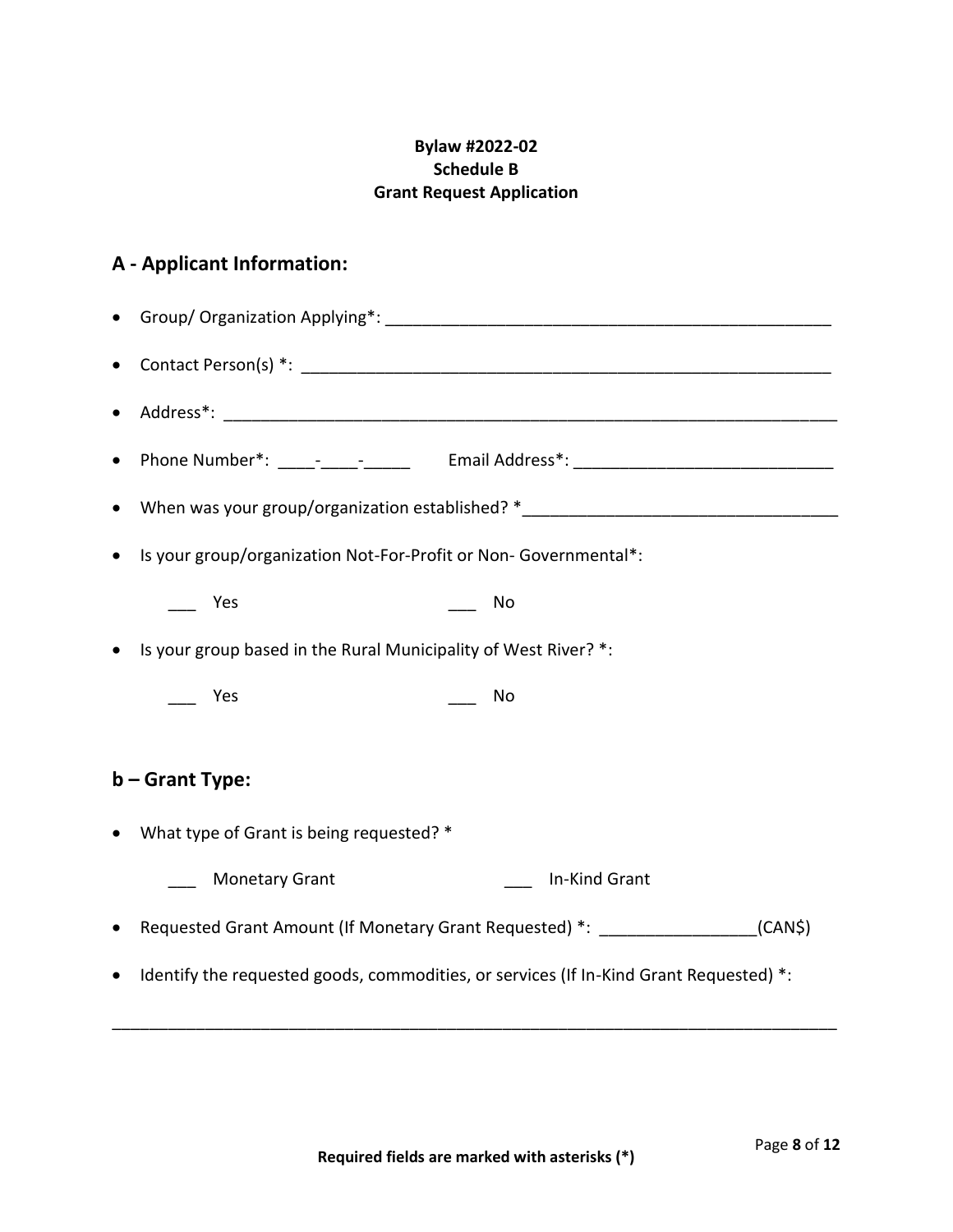# **Bylaw #2022-02 Schedule B (Continued) Grant Request Application**

# **C - Reasoning for Request:**

- How will the grant be used? \* (up to 100 Words)
- \_\_\_\_\_\_\_\_\_\_\_\_\_\_\_\_\_\_\_\_\_\_\_\_\_\_\_\_\_\_\_\_\_\_\_\_\_\_\_\_\_\_\_\_\_\_\_\_\_\_\_\_\_\_\_\_\_\_\_\_\_\_\_\_\_\_\_\_\_\_\_\_\_\_\_\_\_\_ \_\_\_\_\_\_\_\_\_\_\_\_\_\_\_\_\_\_\_\_\_\_\_\_\_\_\_\_\_\_\_\_\_\_\_\_\_\_\_\_\_\_\_\_\_\_\_\_\_\_\_\_\_\_\_\_\_\_\_\_\_\_\_\_\_\_\_\_\_\_\_\_\_\_\_\_\_\_ \_\_\_\_\_\_\_\_\_\_\_\_\_\_\_\_\_\_\_\_\_\_\_\_\_\_\_\_\_\_\_\_\_\_\_\_\_\_\_\_\_\_\_\_\_\_\_\_\_\_\_\_\_\_\_\_\_\_\_\_\_\_\_\_\_\_\_\_\_\_\_\_\_\_\_\_\_\_ \_\_\_\_\_\_\_\_\_\_\_\_\_\_\_\_\_\_\_\_\_\_\_\_\_\_\_\_\_\_\_\_\_\_\_\_\_\_\_\_\_\_\_\_\_\_\_\_\_\_\_\_\_\_\_\_\_\_\_\_\_\_\_\_\_\_\_\_\_\_\_\_\_\_\_\_\_\_ \_\_\_\_\_\_\_\_\_\_\_\_\_\_\_\_\_\_\_\_\_\_\_\_\_\_\_\_\_\_\_\_\_\_\_\_\_\_\_\_\_\_\_\_\_\_\_\_\_\_\_\_\_\_\_\_\_\_\_\_\_\_\_\_\_\_\_\_\_\_\_\_\_\_\_\_\_\_ • How has your group/organization fundraised prior to this request for the purpose stated above? \* (Please attach any receipts or proof of this with your application) Yes  $\overline{N}$  No • How does your group/organization contribute to the community and its residents? (Up to 100 Words) \* \_\_\_\_\_\_\_\_\_\_\_\_\_\_\_\_\_\_\_\_\_\_\_\_\_\_\_\_\_\_\_\_\_\_\_\_\_\_\_\_\_\_\_\_\_\_\_\_\_\_\_\_\_\_\_\_\_\_\_\_\_\_\_\_\_\_\_\_\_\_\_\_\_\_\_\_\_\_ \_\_\_\_\_\_\_\_\_\_\_\_\_\_\_\_\_\_\_\_\_\_\_\_\_\_\_\_\_\_\_\_\_\_\_\_\_\_\_\_\_\_\_\_\_\_\_\_\_\_\_\_\_\_\_\_\_\_\_\_\_\_\_\_\_\_\_\_\_\_\_\_\_\_\_\_\_\_ \_\_\_\_\_\_\_\_\_\_\_\_\_\_\_\_\_\_\_\_\_\_\_\_\_\_\_\_\_\_\_\_\_\_\_\_\_\_\_\_\_\_\_\_\_\_\_\_\_\_\_\_\_\_\_\_\_\_\_\_\_\_\_\_\_\_\_\_\_\_\_\_\_\_\_\_\_\_ \_\_\_\_\_\_\_\_\_\_\_\_\_\_\_\_\_\_\_\_\_\_\_\_\_\_\_\_\_\_\_\_\_\_\_\_\_\_\_\_\_\_\_\_\_\_\_\_\_\_\_\_\_\_\_\_\_\_\_\_\_\_\_\_\_\_\_\_\_\_\_\_\_\_\_\_\_\_ \_\_\_\_\_\_\_\_\_\_\_\_\_\_\_\_\_\_\_\_\_\_\_\_\_\_\_\_\_\_\_\_\_\_\_\_\_\_\_\_\_\_\_\_\_\_\_\_\_\_\_\_\_\_\_\_\_\_\_\_\_\_\_\_\_\_\_\_\_\_\_\_\_\_\_\_\_\_
- Does your group/organization agree to acknowledge the Municipality's contribution in all publicity/promotion relating to the event or activity to which the grant applies? \*

\_\_\_ Yes No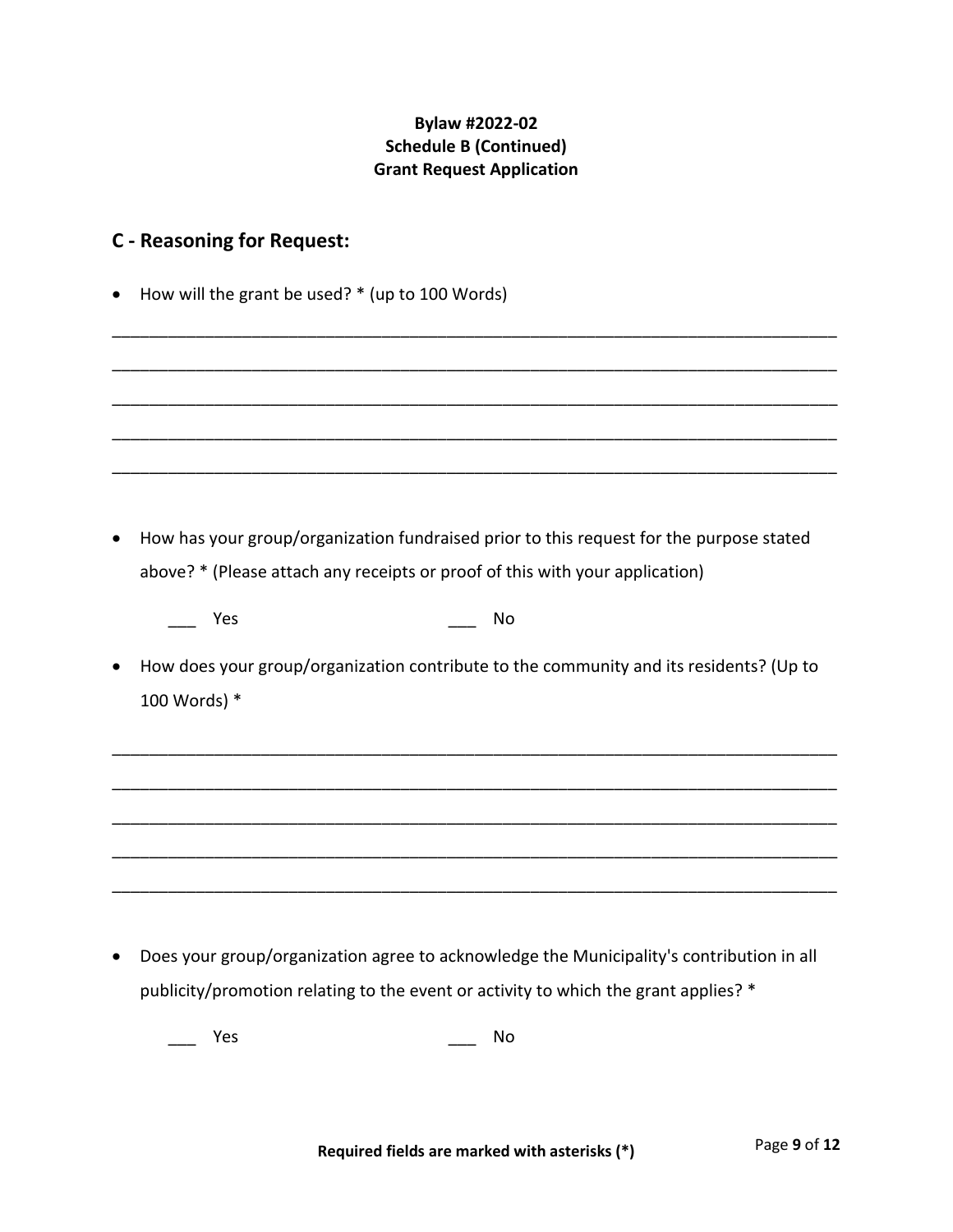# **Bylaw #2022-02 Schedule B (Continued) Grant Request Application**

## **I Hereby Affirm and Declare to the Municipality That:**

- (a) By signing this application, I am confirming that all information stated above is true and accurate.
- (b) By signing this application to the Municipality, I consent to the collection, use, and disclosure of the personal information in this application by the Municipality for the purposes of processing this application, making a decision, and publishing public notice of the decision in relation to this application. I understand that the personal information contained in this application is being collected, used, and disclosed by the Municipality in accordance with Bylaw #2021-05 – Access to Information and Protection of Personal Information – and the Municipal Government Act, including the Access to Information and Protection of Personal Information Regulations. I also understand that, if I have any questions about the collection, use, disclosure, or correction of the personal information, I can contact the Chief Administrative Officer of the Municipality at 902-675-7000 or admin@westriverpe.ca.

\_\_\_\_\_\_\_\_\_\_\_\_\_\_\_\_\_\_\_\_\_\_\_\_\_\_\_\_\_\_\_\_\_\_ \_\_\_\_\_\_\_\_\_\_\_\_\_\_\_\_\_\_\_\_\_\_\_\_\_\_\_\_\_\_

Applicant Name (Print) \*: Applicant Signature \*:

Date of Application \*: \_\_\_\_\_\_\_\_\_\_\_\_\_\_\_\_\_\_\_\_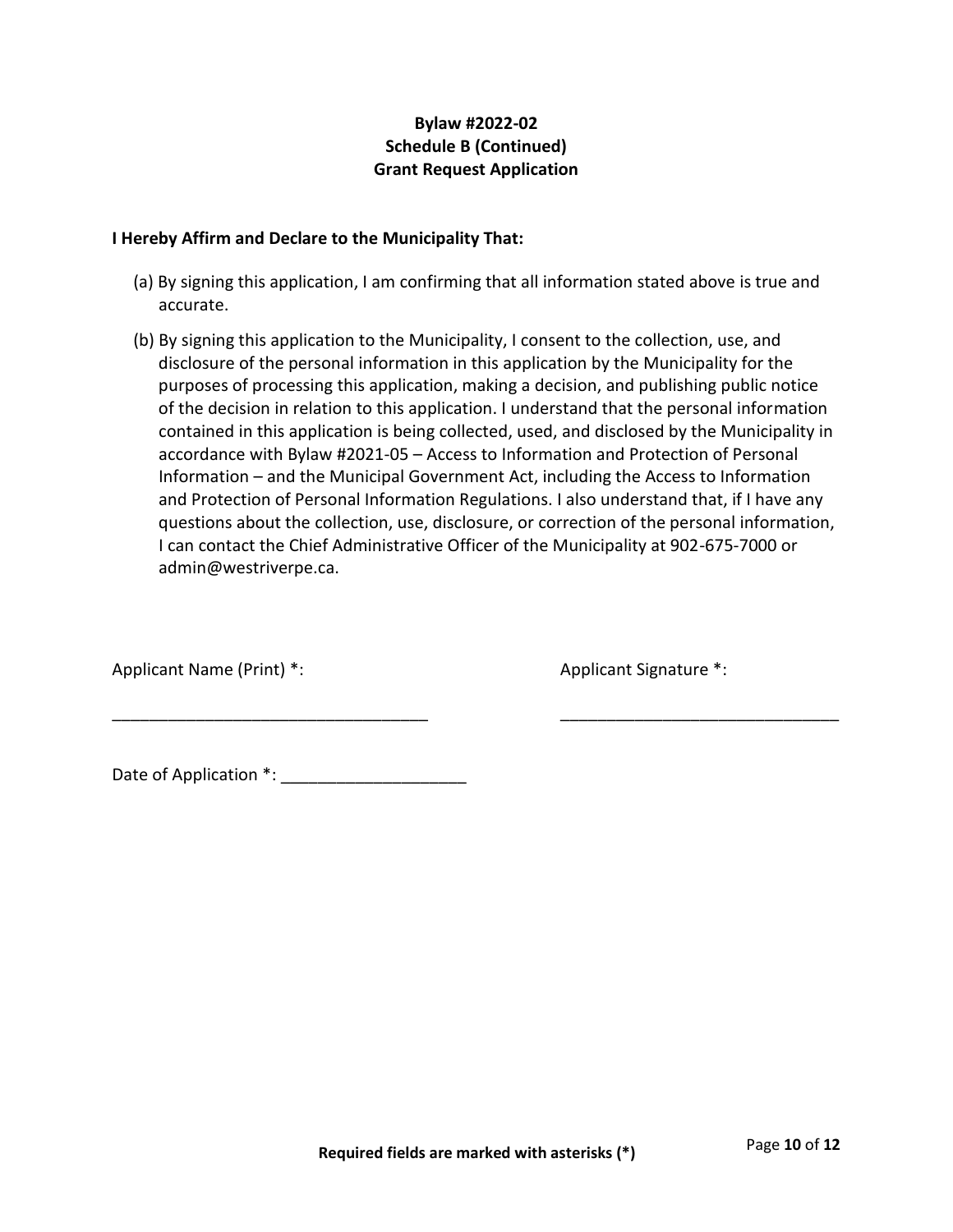# **Bylaw #2022-02 Schedule C Grant Request Evaluation Checklist**

- Date Application Received: \_\_\_\_\_\_\_\_\_\_\_\_\_\_\_\_\_\_\_
- Group/ Organization Applying: \_\_\_\_\_\_\_\_\_\_\_\_\_\_\_\_\_\_\_\_\_\_\_\_\_\_\_\_\_\_\_

| <b>Criteria Part one</b>                                                               |  |  |  | No |  |
|----------------------------------------------------------------------------------------|--|--|--|----|--|
| Application form completed with all necessary information provided                     |  |  |  |    |  |
| The applicant agreed to acknowledge the Municipality's contribution publicly           |  |  |  |    |  |
| Go to Part 2 of Evaluation:<br>Not Recommended to The Council:<br>Evaluation:          |  |  |  |    |  |
| If any of the answers are "No," the application will not be recommended to the Council |  |  |  |    |  |

| <b>Criteria Part two</b>                                                                                                                                             |                       |                                  |                       |                                 |                | (1) | (0)           |     |  |
|----------------------------------------------------------------------------------------------------------------------------------------------------------------------|-----------------------|----------------------------------|-----------------------|---------------------------------|----------------|-----|---------------|-----|--|
| Applicant registered Charity/Non-Profit/Non-Governmental                                                                                                             |                       |                                  |                       |                                 |                |     |               |     |  |
| Applicant based within, operating within the Municipality                                                                                                            |                       |                                  |                       |                                 |                |     |               |     |  |
| Organization/Group receiving assistance from other sources                                                                                                           |                       |                                  |                       |                                 |                |     |               |     |  |
| All requested attachments are included with the application form                                                                                                     |                       |                                  |                       |                                 |                |     |               |     |  |
| <b>Scores</b>                                                                                                                                                        |                       |                                  | $1 = Yes$<br>$0 = No$ |                                 |                |     |               |     |  |
| <b>Total Score Part Two (I)</b>                                                                                                                                      |                       |                                  |                       |                                 |                |     |               |     |  |
| <b>Criteria Part Three</b>                                                                                                                                           |                       |                                  |                       | (4)                             | (3)            | (2) | (1)           | (0) |  |
| Grant's reasoning clearly indicated                                                                                                                                  |                       |                                  |                       |                                 |                |     |               |     |  |
|                                                                                                                                                                      | <b>Public Benefit</b> |                                  |                       |                                 |                |     |               |     |  |
| Municipality's best interests                                                                                                                                        |                       |                                  |                       |                                 |                |     |               |     |  |
| <b>Financial Need</b>                                                                                                                                                |                       |                                  |                       |                                 |                |     |               |     |  |
| <b>Community Showcase</b>                                                                                                                                            |                       |                                  |                       |                                 |                |     |               |     |  |
| Economic Development                                                                                                                                                 |                       |                                  |                       |                                 |                |     |               |     |  |
| <b>Community Development</b>                                                                                                                                         |                       |                                  |                       |                                 |                |     |               |     |  |
| <b>Scores</b>                                                                                                                                                        | $4 = A$ Great Deal    |                                  | $3 =$ Quite a Bit     | $2 =$ Somewhat                  | 1= Very Little |     | 0= Not at All |     |  |
| <b>Total Score Part Three(II)</b>                                                                                                                                    |                       |                                  |                       |                                 |                |     |               |     |  |
| Evaluation:                                                                                                                                                          |                       | Recommended to The Council: ____ |                       | Not Recommended to The Council: |                |     |               |     |  |
| The application will be forwarded to the Council if it receives 50% of the maximum scores of the<br>criteria of sum of Part Two and Part Three $[(1) + (11) \ge 16]$ |                       |                                  |                       |                                 |                |     |               |     |  |